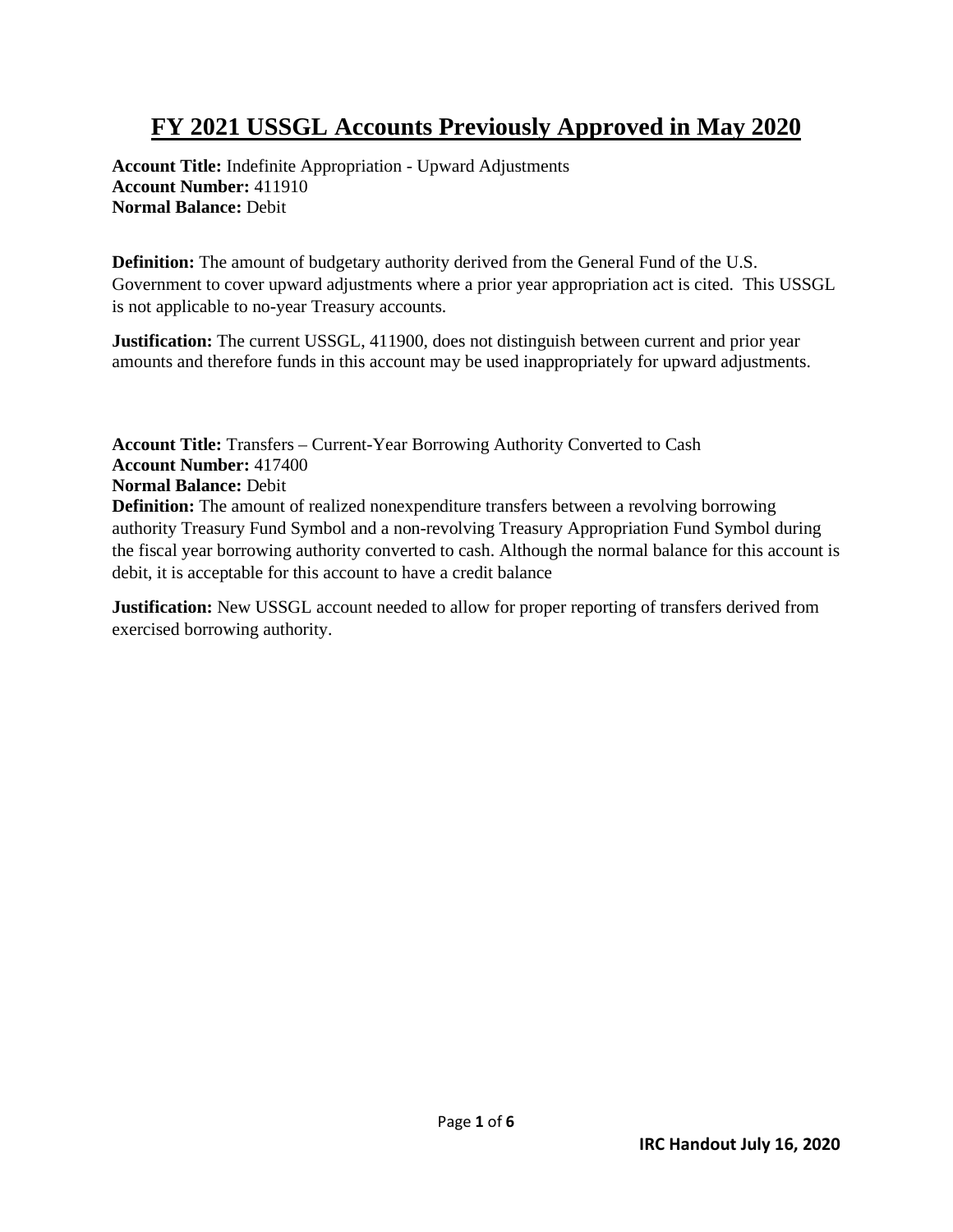## **FY 2021 Proposed USSGL Accounts on Ballot 20-03**

**Account Title:** Definite Appropriation – Adjustments for Trust Fund Share – Prior Year **Account Number:** 411912 **Normal Balance:** Credit

**Definition:** The amount of budget authority derived from the General Fund of the U.S. Government adjusted downward for the trust fund share derived from either the Harbor Maintenance or Inland Waterways trust fund where a prior year appropriation act is cited. Corps of Engineers – Civil Works use only.

**Justification:** The current USSGL, 411900, addresses accounting that affects new budget authority but not adjustments to prior year definite budget authority where indefinite amounts are derived from trust funds impacting a definite appropriation. This will provide the Corps of Engineers – Civil Works an accounting mechanism.

**NOTE:** Closes to USSGL account 420100.

**Account Title:** Anticipated Definite Appropriation – Adjustments for Trust Fund Share – Prior Year **Account Number:** 412050 **Normal Balance:** Credit

**Definition:** The amount of anticipated budget authority derived from the General Fund of the U.S. Government adjusted downward for the trust fund share derived from either the Harbor Maintenance or Inland Waterways trust fund where a prior year appropriation act is cited. Corps of Engineers – Civil Works use only.

**Justification:** To address accounting that affects anticipated adjustments to prior year definite budget authority where indefinite amounts are derived from trust funds impacting a definite appropriation. This will provide the Corps of Engineers – Civil Works an accounting mechanism.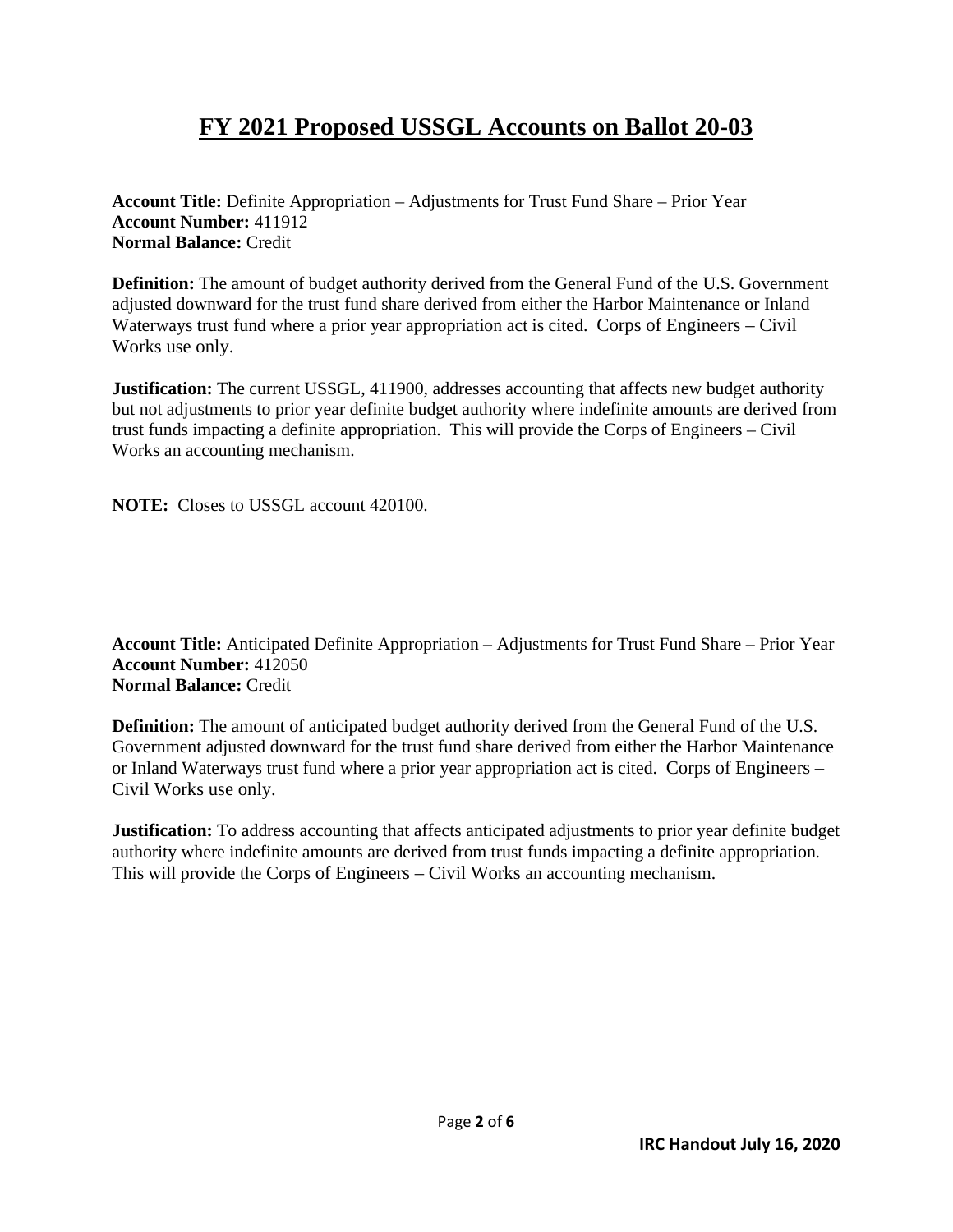## **Account Title:** Adjustment for Definite Contract Authority Limitation **Account Number:** 413415 **Normal Balance:** Credit

**Definition:** Downward adjustment to prior year definite budget authority pursuant to limitation in a no-year Treasury account. This adjustment may be associated with recoveries of prior-year obligations. Department of Transportation use only.

**Justification:** Due to limitation in authorization act, provides the Department of Transportation a mechanism to report definite contract authority in a no-year Treasury account that must be reduced without a no-year Treasury account closing.

**NOTE:** Closes to USSGL account 413900.

**Account Title:** Anticipated Offsetting Collections - Expenditure Transfer from Trust Funds – Adjustments for Trust Fund Share – Prior Year **Account Number:** 421512 **Normal Balance:** Debit

**Definition:** The amount of anticipated offsetting collections derived from either the Harbor Maintenance or Inland Waterways trust fund where the appropriation derived from the General Fund of the U.S. Government is adjusted downward and a prior year appropriation act is cited. Corps of Engineers – Civil Works use only.

**Justification:** To address accounting that affects new anticipated adjustments for indefinite amounts derived from trust funds that impact a definite appropriation. This will provide the Corps of Engineers – Civil Works an accounting mechanism.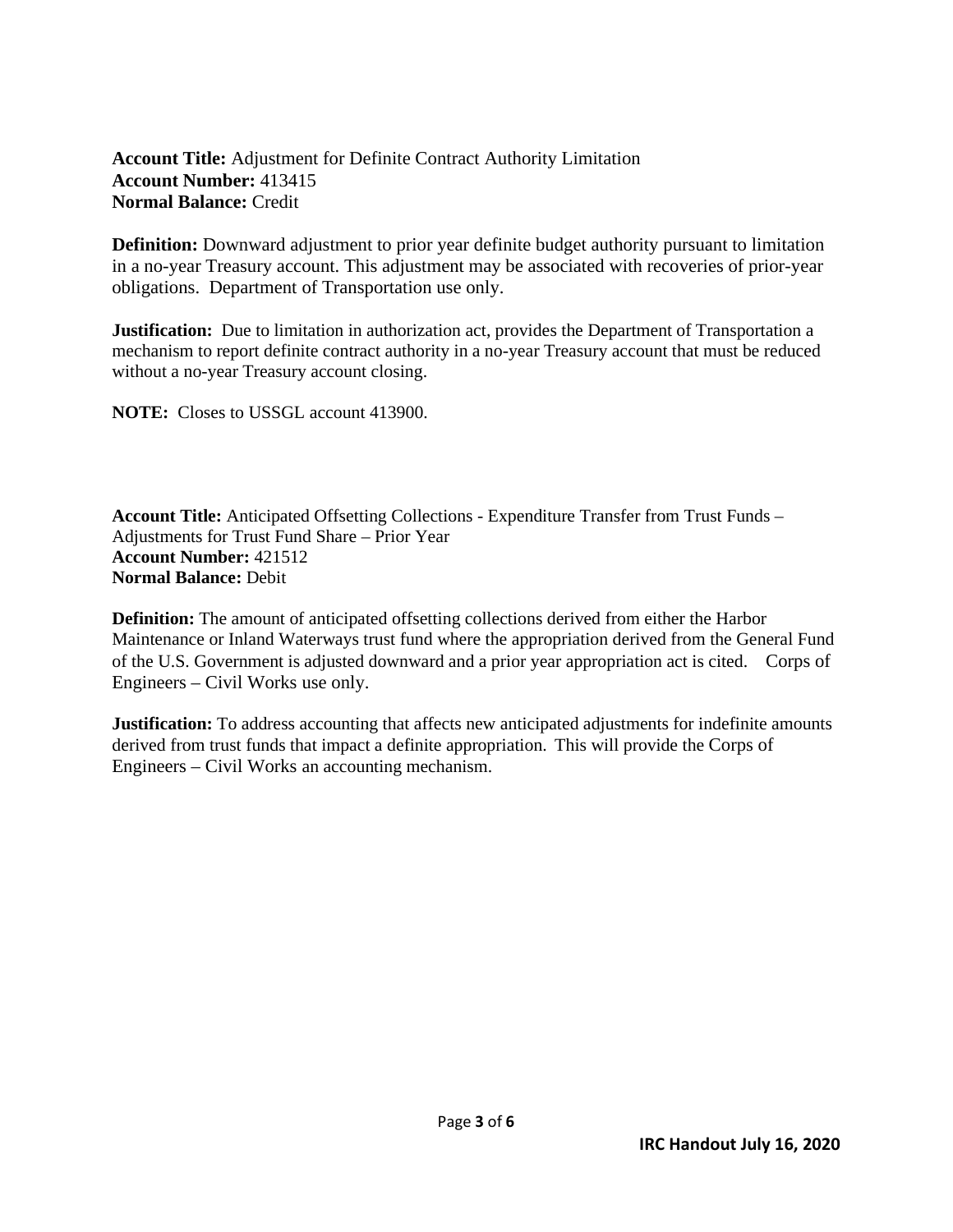**Account Title:** Offsetting Collections - Expenditure Transfer from Trust Funds – Adjustments for Trust Fund Share – Prior Year **Account Number:** 425512 **Normal Balance:** Debit

**Definition:** The amount of offsetting collections derived from either the Harbor Maintenance or Inland Waterways trust fund where the appropriation derived from the General Fund of the U.S. Government is adjusted downward and a prior year appropriation act is cited. Corps of Engineers – Civil Works use only.

**Justification:** The current USSGL, 425500, addresses accounting that affects new offsetting collections but not adjustments for indefinite amounts derived from trust funds that impact a definite appropriation. This will provide the Corps of Engineers – Civil Works an accounting mechanism.

**NOTE:** Closes to USSGL account 420100.

**Account Title:** Appropriation Purpose Fulfilled – To be Returned to Treasury **Account Number:** 436001 **Normal Balance:** Debit

**Definition:** Unobligated balances in a no-year Treasury account where the amount was determined to be no longer available for obligation but must be made available to close a no-year Treasury account.

**Justification:** Provides a mechanism to allow an amount previously made unavailable to obligate to become available in order to return unobligated balance and close a no-year Treasury account.

**NOTE:** Closes to USSGL account 436000.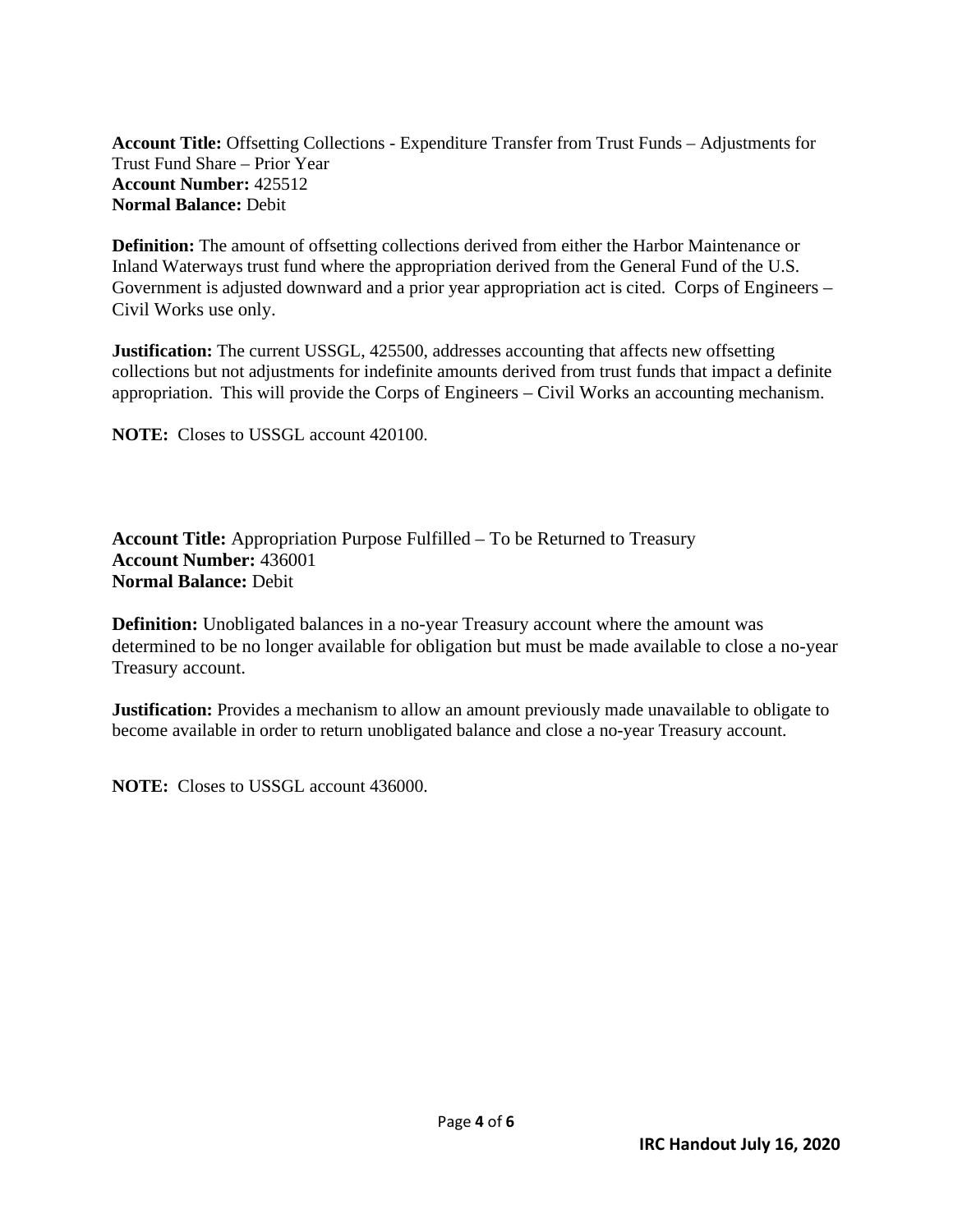**Account Title:** Daily Inflation/Deflation Compensation Adjustment **Account Number:** 439401 **Normal Balance:** Credit **Definition:** Amount of daily inflation or deflation compensation to offset the amount recorded in USSGL account 411400 or 427300 to result in no budgetary impact. This account does not close at year-end.

**NOTE:** Does not close. Will have beginning and ending balance.

**Account Title:** Unobligated Balances Made Available from Previously Unavailable Receipts – Adjustments for Trust Fund Share – Prior Year **Account Number:** 439412 **Normal Balance:** Debit

**Definition:** The unobligated balance made available from receipts that were previously not immediately available for obligation upon collection. Amounts are made available for obligation pursuant to an increase in the trust fund share of a definite prior year appropriation for Corps of Engineers – Civil Works operating accounts. Corps of Engineers – Civil Works use only.

**Justification:** The current USSGL, 439400, addresses accounting that affects new budget authority but not adjustments for indefinite amounts derived from trust funds that impact a definite appropriation. This will provide the Corps of Engineers – Civil Works an accounting mechanism.

**NOTE:** Closes to USSGL account 439400.

**Account Title:** Anticipated Unobligated Balances Made Available from Previously Unavailable Receipts – Adjustments for Trust Fund Share – Prior Year **Account Number:** 439432 **Normal Balance:** Debit

**Definition:** Anticipated unobligated balance made available from receipts that were previously unavailable for obligation. Amounts are made available for obligation pursuant to an increase in the trust fund share of a definite prior year appropriation for Corps of Engineers – Civil Works operating accounts. Corps of Engineers – Civil Works use only.

**Justification:** To address accounting that affects anticipated adjustments for indefinite amounts derived from trust funds that impact a definite appropriation in trust fund expenditure accounts. This will provide the Corps of Engineers – Civil Works an accounting mechanism.